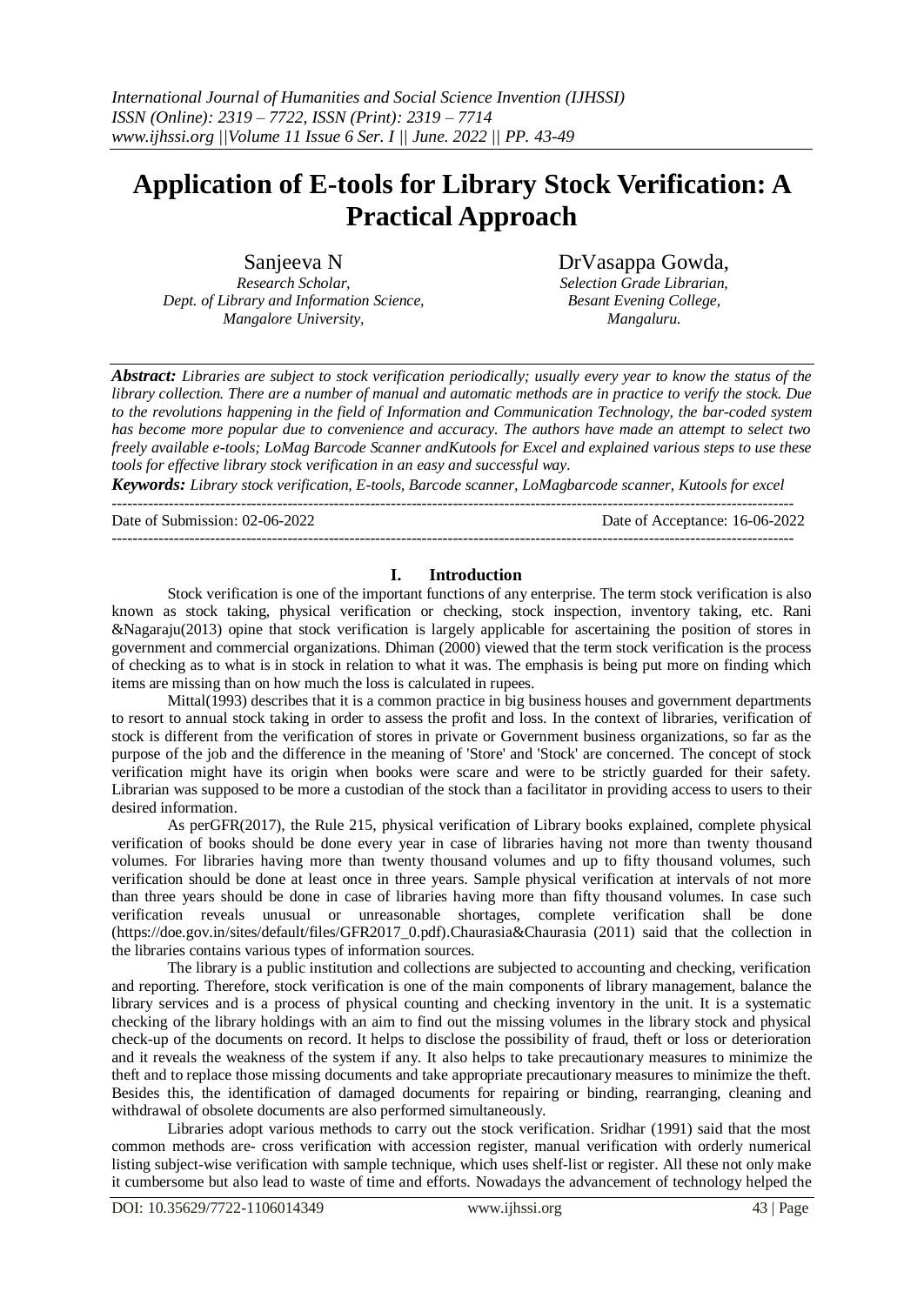librarians to perform their jobs efficiently and to the ultimate satisfaction of their users and it has revolutionized the work culture of modern day libraries. Vasishta & Dhanda (2010) said that the growth of variety of computer/mobile based technologies is playing an important role in the efficient working of libraries. Barcode technology is one such technology being implemented in the libraries for its faster transactions. Barcodes are also widely used in the libraries for stock verification and circulation of documents. The authors have made an attempt to apply e-tools; the 'LoMag barcode scanner for excel' and 'Kutool for Excel' for stock verification which can be applied in a systematic way with accuracy.

## **II. Review of Literature**

There are studies conducted on library stock verification; both on the manual and computerised methods.

Sridhar (1991) explained the stock verification as one of the occupational hazards and a post mortem, emphasizes need for clarity of objectives and procedures regarding stockverification and responsibilities of loss, points out that the cost of stock verification often farexceed the benefits, highlights norms and procedures of stock verification for Government ofIndia institutions, discusses some advantages and various methods and procedures of physicalverification, put forth precautionary measures to be taken against loss and mutilation oflibrary documents, analyses the issue of responsibility of loss and ways of resolving theconflict of responsibility, presents the procedure for write-off of reasonable losses.

According to Mittal (1984) stock verification implies check of the articles on record. It is a common practice in big business houses and government departments to resort to annual stock taking in order to assess the profit and loss.

Kumbar(2000) examined the method of stock verification for assessing the loss of books in17 college libraries in Shivamogga city of Karnataka. The questionnaire method was used toobtain necessary data for the study. He suggested several measures which include certainpercentage to be written off, availability of reprography facilities and vigilance by librarystaff besides other norms by UGC. Few literatures were published on the stock verification using computer applications.

Chandhok (1998) demonstrated the bar-coded system for stock verification and inventory management and location control of the stock at IGNOU Library, New Delhi.

Asundi (2015) in his book- 'paradigms of stock verification in libraries', after an elaborate review of literature on stock verification, delineates the methods from traditional register to the barcode and use of RFID technology. It implies that stock verification is one of the essential functions of maintenance of library materials.

Suresh &Thanuskodi (2018) describes that mobile technology is reliable and easy to use. It improves accuracy and accelerates the processing time, eliminates the typing errors, decreases the costs and improves the services. During the stock verification period, routine library activities can be carried out without any disturbance. Data-capturing is handy and portable, and there is no problem of scanning the data multiple times.

### **III. Objectives of the study**

The objectives of the study are;

- to identify various stock verification methods,
- to find out various procedures of stock verification,
- to apply new technologies which would speed up the work and

 to study the effectiveness of the use of LoMag Barcode and Kutools for Excel in library stock verification

## **IV. Methodology**

The authors have selected freely available LoMag barcode scanner and Kutools for Excel tools and used for library stock verification and observed the accuracy in the results. Based on the successful application of these tools the present article is prepared and the step by step methods are explained.

## **V. Methods of Stock Verification**

Sudharani& Nagaraj (2013) states that libraries are traditionally perform the periodic stock verification by adopting any one of the methods;

- By using accession register
- By using separate register with accession numbers in consecutive order
- By using slips containing accession numbers
- By numerical counting of documents on the shelves
- By using shelf-register cards or shelf-list cards
- By sample stock verification and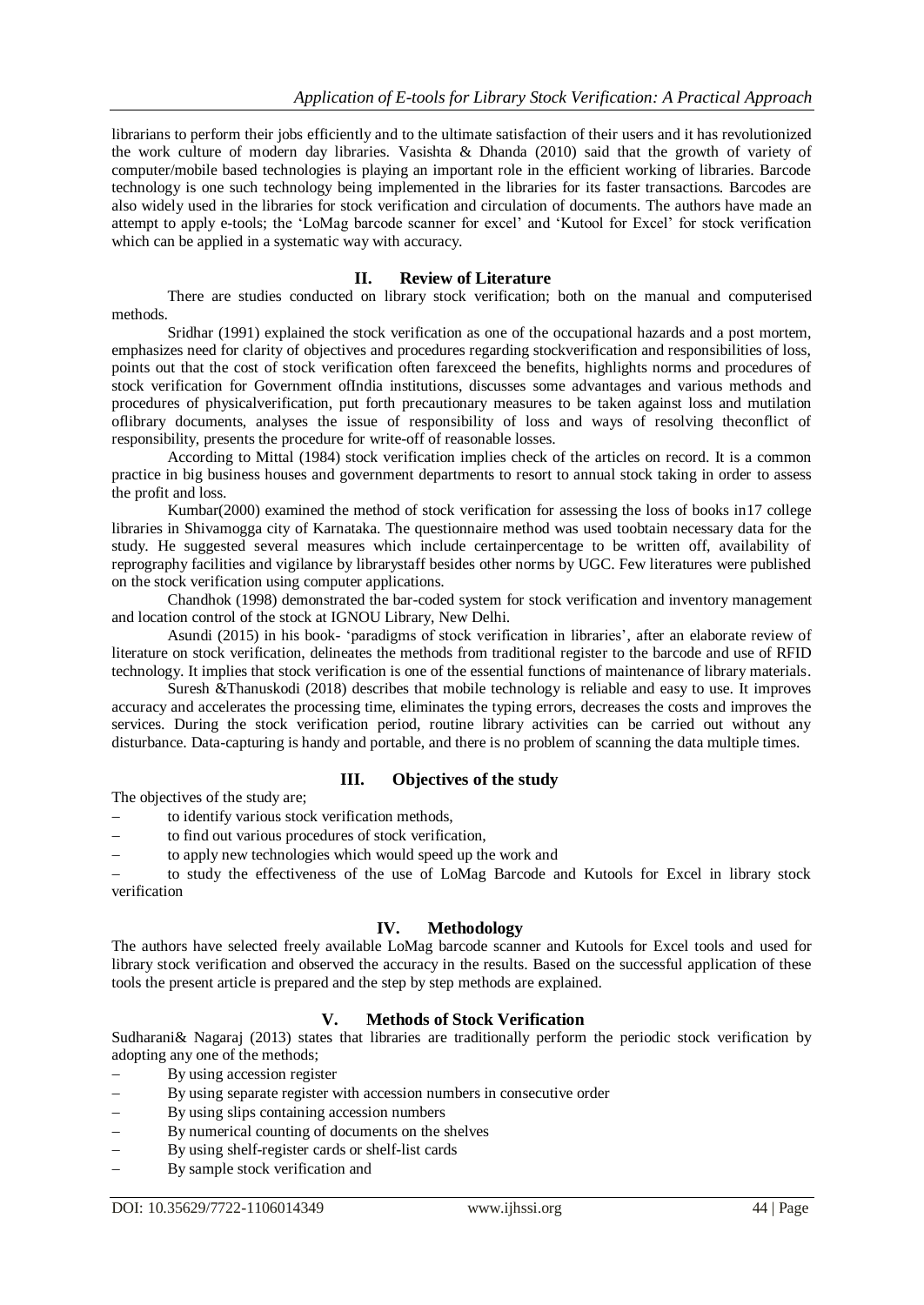"By using computers and library management software and other automated methods". In general, Chaurasia&Chaurasia (2011) explains following three types of environments for stock verification of documents in the Library;

Manual library environments: Only staff involved to verify the stock without the help of computers.

 Semi-automated: Partial use of computers for stock verifications. The accession numbers are to be keyed into the computers using Microsoft excel.

 Fully automated: All the library operations will be done using computers i.e.Library Management Software, Barcode Technology, Mobile Technology, etc.

## **VI. Computerized Stock Verification in Libraries**

Computerized stock verification is widely used in all types of businesses and departmental shops. The success of this has impacted on the functioning of the library and information centers. The barcode is employed in libraries to automate the data capture process, circulation system and document stock verification. Barcode technology is dependable and simple to use, which increases accuracy and reduces processing time, eliminates common errors, lowers costs and enhances services. Simultaneously, everyday operations must be carried out without interruption.Usually, integrated library management systems have integrated the bar code systems in their software for the purpose of circulation; charging and discharging of documents. They are also be used in the stock verification and to a great extent they have facilitated the methods of stock verification.

Any computerized stock verification requires the following procedures;

- Create Barcode labels and paste in the books,
- Barcode reader to capture the data,
- Create excel spread sheet,
- Data capturing, modification,
- Data processing,
- Data analysis,
- Reporting.

#### **VII. Library stock verification tools**

The authors have selected two e-tools; LoMagBardcode Scanner to Excel and Kutools for Excel for library stock verification. The steps followed are mentioned as follows.

#### **7.1LoMagBarcode Scanner to Excel**

LoMag Barcode Scanner to Excel is a free Business app developed by Longint-IT company. It enables to save different data to Excel files. By using this appthe smart phone / tab works as data collector without any limitations to the amount of collected codes. Here data sets will be saved in Microsoft Excel format compatible with version 97 and newer."The output file may be quickly sent via e-mail or saved to SD card / Onedrive / Dropbox / Google drive or other cloud storage. There is also a possibility of continuing the scanning in the selected data set. To perform the scan, device needs to be equipped with a camera with autofocus function(LoMag-Barcode-Scanner-2).

The barcode reader supports the following code formats:

- codes on products: EAN-13, EAN-8, ISBN, UPC-A, UPC-E
- industrial codes: Codabar, Code 128, Code 93, Code 39, ITF, RSS
- 2D codes: QR Code, Data Matrix(longint.com)

LoMag Barcode Scanner to Excel 1.41 apkrequires the following permissions on android device

- write to external storage
- access the camera device
- access to the vibrator
- open network sockets
- access information about networks
- flashlight
- access precise location (apkmonk.com).

#### **i)Steps to Install**

LoMag barcode scanner can be downloaded from Google Play platform and it works on a smart phone or a tab with android version 2.1 or newer and a camera."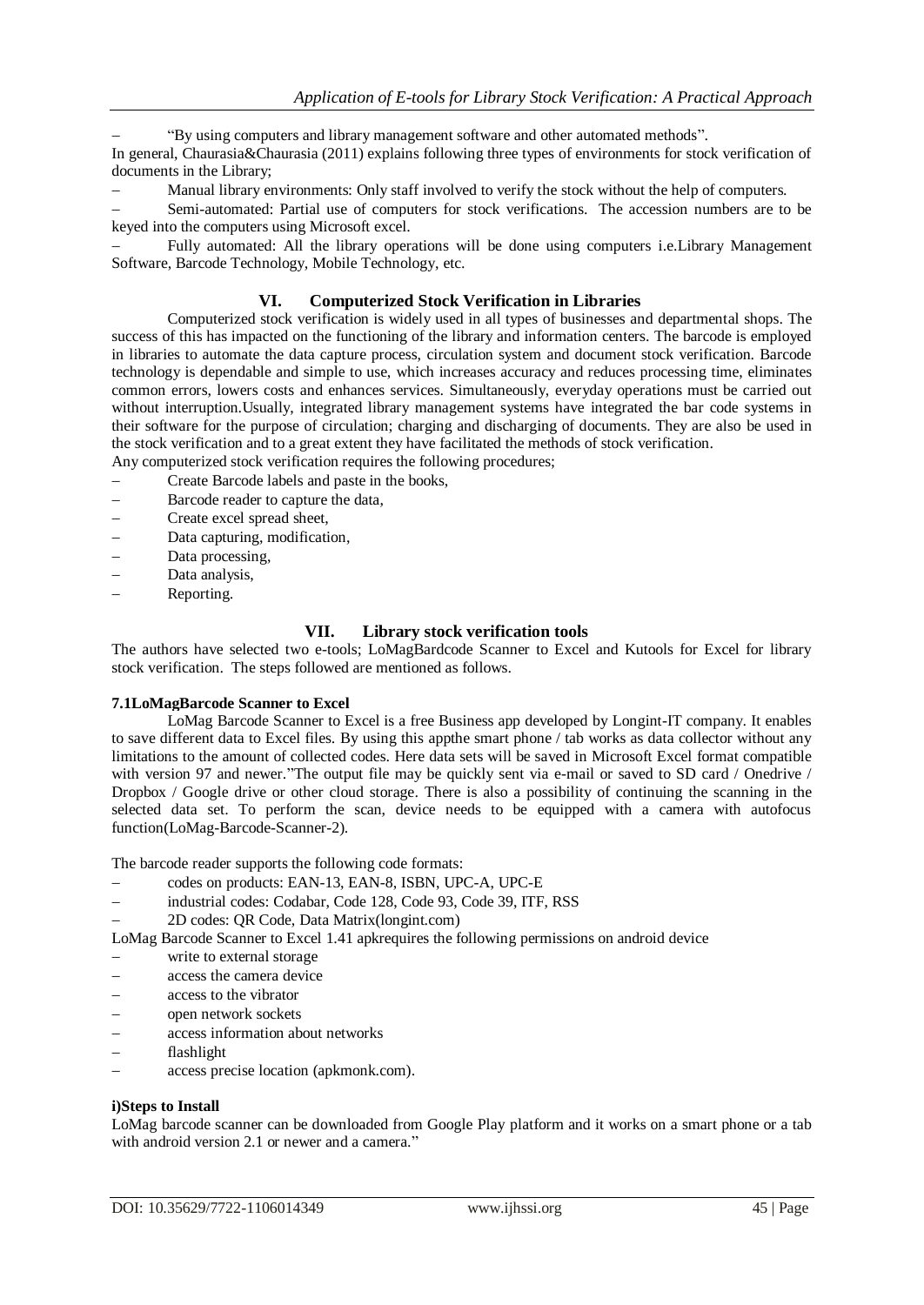In the following stage, the information window will appear, allowing us to have access to information that the application need to run properly. Then, as shown in Figure-1, authorise it to access the appropriate modules by clicking "Accept" before beginning to download the app.



Figure 1: Installation of LoMag barcode scanner to Excel

## **ii) Operation of the App'**

" To "launch the LoMag barcode scanner; click it to run the app on android phone. When the app is launched, the main navigation menu will be displayed compprising of several modules" as shown in figure 2".



Figure 2: Launching of LoMag barcode scanner to Excel

### **iii)Choosing a scanning method**

We can scan barcodes in a variety of ways with the LoMag barcode scanner app. But we can select only and exclusively the barcode as shown in Figure 3.



Figure 3: Setup of LoMag barcode scanner to Excel

A window will appear with a request to confirm the creation of a new file (we can change the file name). To proceed, click 'Confirm'. The scanner will now run and scan the barcode with the smart phone's or tablet's video camera, scanning, recognising, and saving the barcode as seen below. A sound signal and written information at the bottom of the screen will alert us that the code has been scanned. The scanner resets the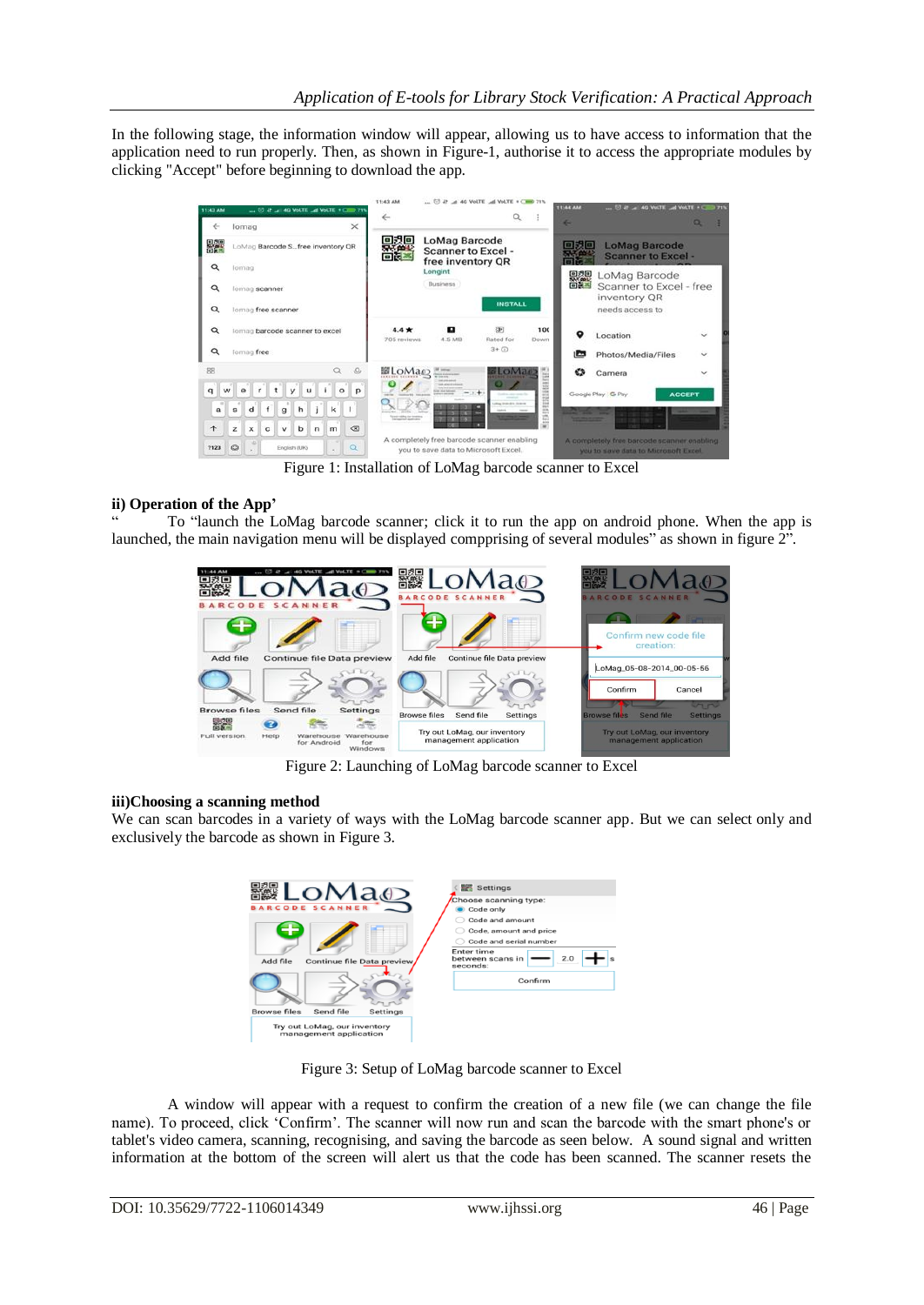display after scanning the code, and it is ready to scan another code in 4-5 seconds. After scanning of each barcode has been saved as accession number in a excel sheet as shown in figure 4

Books of each rack should be scanned in a separate excel sheet. (eg: Rack-1, Rack-2, Rack-3 etc.) It helps to find out and rectify if the double entry issues without any difficulties. Then each file should be sent by mail from smart phone and saved in a personal computer.



Figure 4: Document scanning using LoMag application

#### **7.2 Kutools for Microsoft Excel**

Kutools for Excel is a downloadable suite designed to simplify, automate and expand the features and functions of Microsoft Excel. It is a handy Excel add-in with more than 300 advanced features to simplify various kinds of complicated tasks into a few clicks in Excel. For example, Excel users can easily combine worksheets with several clicks, merge cells without losing data, paste to only visible cells, and so on. Undoubtedly, this powerful and user-friendly add-in will save Excel users a mass of working time and greatly improve working efficiency. Trial version of this add in with full features is available for 60 days (extendoffice.com). Download the installer and double click that to install Kutools for excel. Make sure that the Excel is not open when installing Kutools. After the installation of kutools for excel add-in, open an excel sheet and the add-in appears on the menu bar. Then consider any of the options required from the following menu

- Go to the Home tab of the Ribbon
- Open the Conditional Formatting drop-down menu
- Select 'Highlight Cell Rules'
- Then select 'Duplicate Values…
- That will open the Duplicate Values Window
- Choose the formatting you want to apply and click OK

| $\mathbf{G}_3$                                                                                                                     | $\begin{array}{ccc} & \text{if} & \text{if} & \text{if} & \text{if} \\ \end{array}$<br>Book1 - Microsoft Excel |                                             |                      |                                                                                            |                                     |                                                             |                               |              |                                                                     |           |                                                                                                    |                          |                                                                                                    | $-6$<br>$\mathbf{x}$              |                                         |   |
|------------------------------------------------------------------------------------------------------------------------------------|----------------------------------------------------------------------------------------------------------------|---------------------------------------------|----------------------|--------------------------------------------------------------------------------------------|-------------------------------------|-------------------------------------------------------------|-------------------------------|--------------|---------------------------------------------------------------------|-----------|----------------------------------------------------------------------------------------------------|--------------------------|----------------------------------------------------------------------------------------------------|-----------------------------------|-----------------------------------------|---|
| Kutools for Excel Add in<br><b>Kutools Plus</b><br>Kutools™<br>Home<br>Review<br>Page Layout<br>Formulas<br>Data<br>View<br>Insert |                                                                                                                |                                             |                      |                                                                                            |                                     |                                                             |                               |              |                                                                     |           | $\odot - \cdots$ x                                                                                 |                          |                                                                                                    |                                   |                                         |   |
| Ĉ<br>Paste                                                                                                                         |                                                                                                                | & Cut<br><b>Line Copy</b><br>Format Painter | Calibri              | $\overline{5}$ 16<br>$B$ $I$ $\underline{U}$ $\rightarrow$ $\rightarrow$ $\rightarrow$ $A$ | $\mathbf{A} \mathbf{A}$<br>$\equiv$ | $=$ $\frac{3}{2}$ .<br>$\equiv$<br>建建<br>토콜<br>国            | Wrap Text<br>Merge & Center * |              | General<br>$\frac{100}{200}$ - % , $\frac{4}{30}$ - $\frac{00}{20}$ |           | H <sub>2</sub><br>鷝<br>$\pm 4$<br>Cell<br>Conditional<br>Format<br>Formatting vas Table v Styles v | Ě                        | u<br>$\mathbb{R}$<br>$\sqrt{2}$ Fill $\sqrt{2}$<br><b>Insert</b> Delete Format<br>$Q$ Clear $\tau$ | $\Sigma$ AutoSum<br>$\frac{A}{Z}$ | â<br>Sort & Find &<br>Filter * Select * |   |
|                                                                                                                                    |                                                                                                                | Clipboard<br>54                             |                      | Font                                                                                       | -134                                | Alignment                                                   | 房                             | Number       |                                                                     |           | 勗                                                                                                  |                          | Editing                                                                                            |                                   |                                         |   |
|                                                                                                                                    |                                                                                                                | A1                                          | $f_x$ RACK 1<br>$ -$ |                                                                                            |                                     |                                                             |                               |              |                                                                     |           | 勗<br><b>Highlight Cells Rules</b>                                                                  |                          | Greater Than                                                                                       |                                   |                                         |   |
|                                                                                                                                    |                                                                                                                | $\mathsf{A}$                                | B                    | $\mathsf{C}$                                                                               | D                                   | E                                                           | F                             | G            | н                                                                   |           | $\frac{1}{10}$<br><b>Top/Bottom Rules</b>                                                          | 모                        | Less Than                                                                                          | N                                 | $\circ$                                 | Þ |
| $\blacksquare$                                                                                                                     |                                                                                                                | <b>RACK1</b>                                | <b>RACK 2</b>        | <b>RACK 3</b>                                                                              | <b>RACK4</b>                        | RACK <sub>5</sub>                                           | <b>RACK 6</b>                 | <b>RACK7</b> | <b>RACK 8</b>                                                       | <b>RA</b> |                                                                                                    |                          |                                                                                                    |                                   | 13 RACK 14 RACK 15 RACK                 |   |
|                                                                                                                                    |                                                                                                                |                                             |                      |                                                                                            |                                     |                                                             |                               |              |                                                                     |           | N<br>Data Bars<br>٠                                                                                | m                        | Between                                                                                            |                                   |                                         |   |
| 看                                                                                                                                  | $\overline{3}$                                                                                                 |                                             |                      |                                                                                            |                                     |                                                             |                               |              |                                                                     |           |                                                                                                    |                          |                                                                                                    |                                   |                                         |   |
| $\Rightarrow$                                                                                                                      | 4                                                                                                              |                                             |                      |                                                                                            |                                     |                                                             |                               |              |                                                                     |           | E<br><b>Color Scales</b>                                                                           | 畾                        | Equal To                                                                                           |                                   |                                         |   |
| 圖                                                                                                                                  | 5                                                                                                              |                                             |                      |                                                                                            |                                     |                                                             |                               |              |                                                                     |           |                                                                                                    |                          |                                                                                                    |                                   |                                         |   |
|                                                                                                                                    | 6                                                                                                              |                                             |                      |                                                                                            |                                     | <b>Duplicate Values</b>                                     |                               |              | ?  x                                                                |           | 撫<br><b>Icon Sets</b>                                                                              | $\overline{\phantom{a}}$ | <b>Text that Contains</b>                                                                          |                                   |                                         |   |
| 品                                                                                                                                  |                                                                                                                |                                             |                      |                                                                                            |                                     |                                                             |                               |              |                                                                     |           | Ħ<br>New Rule                                                                                      |                          | A Date Occurring                                                                                   |                                   |                                         |   |
|                                                                                                                                    |                                                                                                                | Format cells that contain:                  |                      |                                                                                            |                                     |                                                             |                               |              |                                                                     |           | 郾<br>Clear Rules                                                                                   |                          |                                                                                                    |                                   |                                         |   |
|                                                                                                                                    | 8                                                                                                              |                                             |                      |                                                                                            |                                     | Duplicate v values with Light Red Fill with Dark Red Text v |                               |              |                                                                     |           | 隬<br>Manage Rules                                                                                  | E                        | <b>Duplicate Values</b>                                                                            |                                   |                                         |   |
|                                                                                                                                    | 9                                                                                                              |                                             |                      |                                                                                            |                                     |                                                             |                               |              |                                                                     |           |                                                                                                    |                          |                                                                                                    |                                   |                                         |   |
|                                                                                                                                    | 10                                                                                                             |                                             |                      |                                                                                            |                                     |                                                             |                               | OK           | Cancel                                                              |           |                                                                                                    |                          | More Rules                                                                                         |                                   |                                         |   |
|                                                                                                                                    | 11                                                                                                             |                                             |                      |                                                                                            |                                     |                                                             |                               |              |                                                                     |           |                                                                                                    |                          |                                                                                                    |                                   |                                         |   |

Figure 5: Kutools for Excel add-in

There is a preset rule for highlighting duplicate cells in all Excel versions. Following steps are to use this rule in worksheets.

- Choose a column, a row or a group of cells to work with
- Select Conditional Formatting > Highlight Cells Rules > Duplicate Values... from the Home tab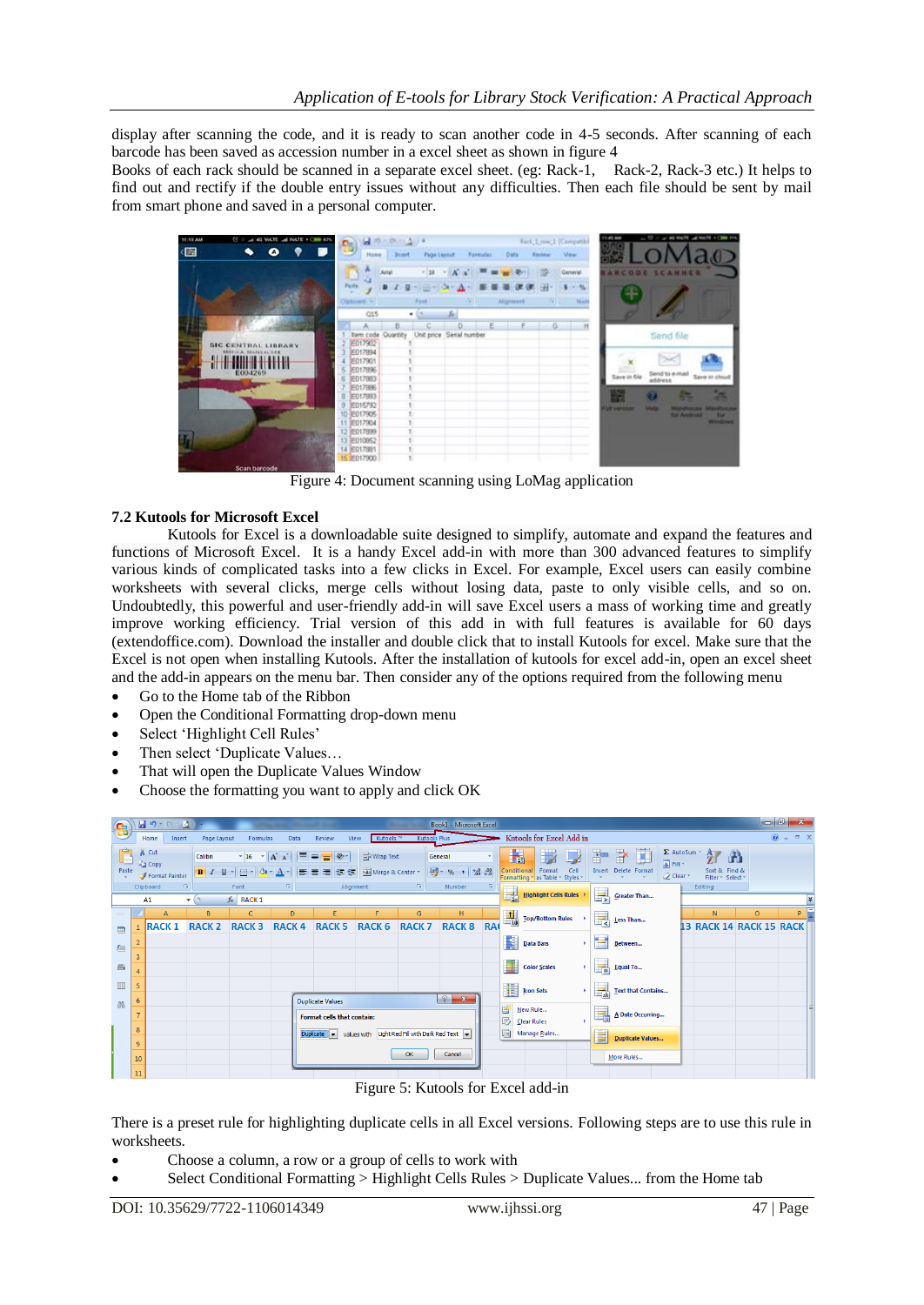By default, the Light Red Fill and Dark Red Text formats are chosen in the Duplicate Values dialogue window. Then click OK

 Paste the accession numbers rack wise as shown in figure 6. If any accession number repeats (double entry) both the cells will be highlighted with a bright color to attract our attention.

| <b>SB</b>                                                                                                                                      |              | <b>WARD TO THE CALL AND</b>       |                              |              |                        |                |                      |                     | <b>Book1 - Microsoft Excel</b>                        |               |                                            |                |               |                                  |                                    |         | <b>Contract Contract Contract Contract Contract Contract Contract Contract Contract Contract Contract Contract Contract Contract Contract Contract Contract Contract Contract Contract Contract Contract Contract Contract Contr</b> |
|------------------------------------------------------------------------------------------------------------------------------------------------|--------------|-----------------------------------|------------------------------|--------------|------------------------|----------------|----------------------|---------------------|-------------------------------------------------------|---------------|--------------------------------------------|----------------|---------------|----------------------------------|------------------------------------|---------|--------------------------------------------------------------------------------------------------------------------------------------------------------------------------------------------------------------------------------------|
|                                                                                                                                                |              | Home<br>Insert                    | Page Lavout                  | Formulas     | Data                   | Review<br>View | Kutools <sup>n</sup> | <b>Kutools Plus</b> |                                                       |               |                                            |                |               |                                  |                                    |         | $90 - 72$                                                                                                                                                                                                                            |
| <b>TICOM</b>                                                                                                                                   |              | $\frac{1}{26}$ Cut                | Ariat                        | $-16$<br>- 2 | $\Lambda$<br>$\Lambda$ | $-42.4$        | <b>Wrap Text</b>     |                     | General                                               | するの           |                                            |                | Œ             | $\Sigma$ AutoSum                 | <b>CAR</b><br>$\sim$               |         |                                                                                                                                                                                                                                      |
| Paste                                                                                                                                          |              | <b>Lia</b> Copy<br>Format Painter | $\mathbf{H}$<br>$\mathbf{H}$ | $-100 - 16$  |                        |                | Fail Merge & Center  |                     | $240 - 96$<br>$\bullet$ $\frac{1}{68}$ $\frac{0}{68}$ | Conditional   | Format<br>Formatting * as Table * Styles * | Cell<br>Insert | Delete Formal | al rin -<br>$\mathbb{Z}$ Clear + | Sort & Find &<br>Filter * Select * |         |                                                                                                                                                                                                                                      |
| <b>Card</b><br>Clipboard<br>Alignment<br>Styles<br>Cells<br>Editina<br>Font<br><b>Contract</b><br><b>College</b><br>Number<br><b>Cold Inc.</b> |              |                                   |                              |              |                        |                |                      |                     |                                                       |               |                                            |                |               |                                  |                                    |         |                                                                                                                                                                                                                                      |
| $f_*$ 15978<br>Q11<br>$ -$                                                                                                                     |              |                                   |                              |              |                        |                |                      |                     |                                                       |               |                                            |                |               |                                  |                                    |         |                                                                                                                                                                                                                                      |
|                                                                                                                                                |              | $\mathbf{A}$                      | в                            |              | $\circ$                |                |                      | G                   | н                                                     |               |                                            |                |               | M                                | N                                  | $\circ$ | P                                                                                                                                                                                                                                    |
| CD <sub>2</sub>                                                                                                                                |              | <b>RACK</b>                       | <b>RACK 2</b>                | <b>RACK3</b> | <b>RACK4</b>           | <b>RACK 5</b>  | <b>RACK 6</b>        | <b>RACK7</b>        | RACK 8                                                | <b>RACK 9</b> | RACK                                       |                |               |                                  | 14                                 | RACK 15 | <b>RACK</b>                                                                                                                                                                                                                          |
| $x =$                                                                                                                                          |              | 15730                             | 16650                        | 13880        | 14997                  | 18303          | 3421                 | 4993                | 10957                                                 | 14186         | 6821                                       | 15797          | 14762         | 9740                             | 15383                              | 19065   | 968                                                                                                                                                                                                                                  |
|                                                                                                                                                |              | 15827                             | 16651                        | 13881        | 14998                  | 18304          | 14889                | 6227                | 10856                                                 | 13954         | 1336                                       | 15378          | 17060         | 4314                             | 4301                               | 19064   | 1406                                                                                                                                                                                                                                 |
| $\Rightarrow$                                                                                                                                  |              | 9800                              | 15525                        | 5012         | 14999                  | 18305          | 7076                 | 6230                | 10766                                                 | 11418         | 16994                                      | 15796          | 5727          | 4315                             | 4302                               | 1906'   | 1408                                                                                                                                                                                                                                 |
| <b>FIRTH</b>                                                                                                                                   |              | 10774                             | 15526                        | 13883        | 15000                  | 18306          | 8846                 | 8630                | 11137                                                 | 5292          | 6102                                       | 18139          | 15861         | 5021                             | 4297                               | 19060   | 557                                                                                                                                                                                                                                  |
| ADD                                                                                                                                            |              | 15939                             | 18684                        | 13884        | 15001                  | 18307          | 9657                 | 11711               | 11138                                                 | 13950         | 7522                                       | 14155          | 9129          | 5020                             | 4290                               | 19063   | 813                                                                                                                                                                                                                                  |
|                                                                                                                                                |              | 17470                             | 16652                        | 13885        | 15002                  | 18308          | 5860                 | 17835               | 11148                                                 | 10896         | 14066                                      | 15475          | 9128          | 4319                             | 4303                               | 19062   | 609                                                                                                                                                                                                                                  |
|                                                                                                                                                |              | 15768                             | 16138                        | 13886        | 15003                  | 18309          | 6082                 | 16159               | 10876                                                 | 10897         | 14068                                      | 16456          | 5301          | 4317                             | 4291                               | 19058   | 1334                                                                                                                                                                                                                                 |
|                                                                                                                                                | $\mathbf{G}$ | 11781                             | 16683                        | 13887        | 15004                  | 18310          | 6561                 | 14059               | 10875                                                 | 10898         | 7076                                       | 18010          | 5336          | 9741                             | 4289                               | 19054   | 628                                                                                                                                                                                                                                  |

Figure 6: Highlighting duplicate entries

The next step is to transform the data from multiple columns to single column. "Select the columns data which we use, and go to Kutools>Range > Transform Range. Check the Range to single column option in the Transform Range dialog, and then click Ok. Select a cell to insert results as shown in figure 7 (ex: M1), then click OK. The columns have now been combined into a single column. [\(https://www.extendoffice.com\)](https://www.extendoffice.com)/)

| Kutools <sup>ne</sup><br>Review View<br>Kutools Plus<br>Data<br>а<br>Stock Verification 2019 FINAL - Microsoft Excel<br><b>E MTo Actual</b><br><b>Exact Copy</b> |                                                                                                                                                                  |                |                               |                    |                  |                             |                  |                |                                 |                     |                                                                              |                         |        |               |                    |      |                             |                                       |  |
|------------------------------------------------------------------------------------------------------------------------------------------------------------------|------------------------------------------------------------------------------------------------------------------------------------------------------------------|----------------|-------------------------------|--------------------|------------------|-----------------------------|------------------|----------------|---------------------------------|---------------------|------------------------------------------------------------------------------|-------------------------|--------|---------------|--------------------|------|-----------------------------|---------------------------------------|--|
|                                                                                                                                                                  | <b>Dentry Strevent Typing *   7</b>                                                                                                                              |                | $5$ <sub>kound</sub>          |                    | R                |                             | $\{(x)\}\$       | Convert Refers | Q                               |                     |                                                                              |                         |        |               |                    |      |                             |                                       |  |
|                                                                                                                                                                  | Select<br>Content Combine<br>Insert Delete Instink -<br>More<br>Formula More<br>Fuzzy<br>Kutools:<br>Super<br>PECopy Ranges<br>Find Lookup<br>Functions * Helper |                |                               |                    |                  |                             |                  |                | Re-run<br>last utility.         | $\sigma$<br>Is Plus |                                                                              |                         |        |               |                    |      |                             |                                       |  |
|                                                                                                                                                                  | Menge Same Cells                                                                                                                                                 |                |                               |                    | Editing          |                             | Formula          |                | Rerun                           |                     |                                                                              |                         |        |               |                    |      |                             | $\Sigma$ AutoSum                      |  |
|                                                                                                                                                                  | Unmerge Cell                                                                                                                                                     |                |                               |                    |                  |                             |                  |                |                                 | General             |                                                                              |                         |        | Normal        | Bad                |      | U                           | 3 Filt -                              |  |
|                                                                                                                                                                  | Flip Horizontal Range<br><b>Flip Vertical Range</b>                                                                                                              | . .            | RACK 6<br><b>KINS</b>         | G<br><b>RACK 7</b> |                  | RACK 8 RACK 9 RACK 10 RACK  |                  |                |                                 |                     |                                                                              | Conditional             | Format | Good          | Neutral            |      | <b>Insert Delete Format</b> | Sort & Find &                         |  |
|                                                                                                                                                                  | Transpose Table Dimensions                                                                                                                                       |                | Transform Range               |                    |                  |                             |                  | ×              | RACK <sub>12</sub><br>9740      | $S - 96$            |                                                                              | Formatting * as Table * |        |               |                    |      |                             | $Q$ Clear $\sim$<br>Filter - Select - |  |
|                                                                                                                                                                  | Transform Range.                                                                                                                                                 |                | Data to be transformed:       |                    |                  |                             |                  |                | 4314                            |                     | Number                                                                       |                         |        | <b>Styles</b> |                    |      | Cells                       | Sort Smallest to Largest              |  |
|                                                                                                                                                                  | Swap Ranges                                                                                                                                                      |                | SA\$1:\$L\$227                |                    | <b>BC</b>        | Line 1                      | Line 2           |                |                                 |                     |                                                                              |                         |        |               |                    |      |                             |                                       |  |
|                                                                                                                                                                  | Sort Range Randomly                                                                                                                                              |                | Transform type                |                    |                  | Line 3                      | Line 4           |                | 4315                            |                     |                                                                              |                         |        |               |                    |      |                             | Sort Largest to Smallest              |  |
| a.                                                                                                                                                               | Paste to Visible Range                                                                                                                                           | . .            | Single column to range        |                    |                  | Line 5                      | Line 6           |                | 5021                            | H                   |                                                                              |                         |        |               |                    | M    | N.                          | Cystom Sort.<br>$+1$                  |  |
|                                                                                                                                                                  | Set Scroll Area<br>Unhide All Ranges                                                                                                                             |                | Single row to range           |                    |                  |                             |                  |                | 5020                            |                     |                                                                              |                         |        |               |                    |      |                             |                                       |  |
|                                                                                                                                                                  |                                                                                                                                                                  |                | . Range to single column      |                    |                  |                             |                  |                | 4319                            | ACK 8               | <b>RACK</b>                                                                  | <b>RACK</b>             |        |               | RACK <sub>12</sub> | 247  |                             | Ye Filter                             |  |
| 15003                                                                                                                                                            | 18309                                                                                                                                                            | 60             | Range to single row           |                    |                  |                             | Line 1           |                | 4317                            |                     |                                                                              |                         |        |               | $\mathbf x$        | 1033 |                             | <b>K</b> Clear                        |  |
| 15004                                                                                                                                                            | 18310                                                                                                                                                            | 65             |                               |                    |                  |                             | Line 2           |                | 9741                            | Sort Warning        |                                                                              |                         |        |               |                    |      |                             | <b>P</b> Resply                       |  |
| 15005                                                                                                                                                            | 18311                                                                                                                                                            | 55             | Columns per record            |                    |                  |                             | Line 3<br>Line 4 |                | 9742                            |                     | Microsoft Office Excel found data next to your selection. Since you have not |                         |        |               |                    | 1155 |                             |                                       |  |
| 15006                                                                                                                                                            | 18312                                                                                                                                                            | 45             | 5 Blank cell delimits records |                    |                  |                             | Line 5           |                | 4321                            |                     | selected this data, it will not be sorted.                                   |                         |        |               |                    |      |                             |                                       |  |
| 15007                                                                                                                                                            | 18313                                                                                                                                                            | 161            | Fixed value                   | $\frac{1}{2}$<br>5 |                  |                             | Line 6           |                | 4316                            |                     |                                                                              |                         |        |               |                    | 1202 |                             |                                       |  |
| 15008                                                                                                                                                            | 18314                                                                                                                                                            | 117            |                               |                    |                  | <b>Ok</b>                   | Cancel           |                | 4320                            |                     | What do you want to do?                                                      |                         |        |               |                    | 1336 |                             |                                       |  |
| 15009                                                                                                                                                            | 18315                                                                                                                                                            | 51             |                               |                    |                  |                             |                  |                | 4318                            |                     | Expand the selection                                                         |                         |        |               |                    |      |                             |                                       |  |
| 15010                                                                                                                                                            | 18316                                                                                                                                                            | 8229           | 11584                         | 10933              | 12604            | <b>Transform Range</b>      |                  | <b>HOLD</b>    | 4327                            |                     | · Continue with the current selection                                        |                         |        |               |                    | 1916 |                             |                                       |  |
| 15011                                                                                                                                                            | 18317                                                                                                                                                            | 6271           | 7646                          | 10936              | 11151            | Output range (single cell): |                  |                | 4326                            |                     |                                                                              |                         |        |               |                    |      |                             |                                       |  |
| 15012                                                                                                                                                            | 18318                                                                                                                                                            | 6270           | 13874                         | 10935              | 10959            | \$7-15.1                    |                  |                | 4325                            |                     |                                                                              |                         | Sort   |               | Cancel             | 2662 |                             |                                       |  |
| 17817                                                                                                                                                            | max <sub>1</sub>                                                                                                                                                 | $\overline{a}$ | <b>ALAMA</b>                  | <b>AAAB</b>        | $\sum_{i=1}^{n}$ |                             | -CK              | Cancel         | <b>ARAA</b><br><b>Lives</b> and |                     |                                                                              |                         |        |               |                    | 3262 |                             |                                       |  |

Figure 7: Transform the data from multiple cells to single column

Then select and cut that single column and paste it in column A in sheet 2. Here click on home tab> sort to filter>sort smallest (A) to largest (Z) and select 'continue with the current selection'. Now the accession numbers display in a descending order. Then

Select the sequence in column A and click **Kutools** > **Insert** > **Find Missing Sequence Number**.

 In the **Find Missing Sequence Number** dialog, check **Inserting blank rows when encountering missing sequence numbers** option.

 Then click **ok**, and a dialog pops out and shows how many missing numbers were found, and then click **ok** to close it.

Now the blank rows are inserted when encountering missing numbers in the selected sequence numbers as shown in figure-8.



Figure 8: Tracing out the missing gaps